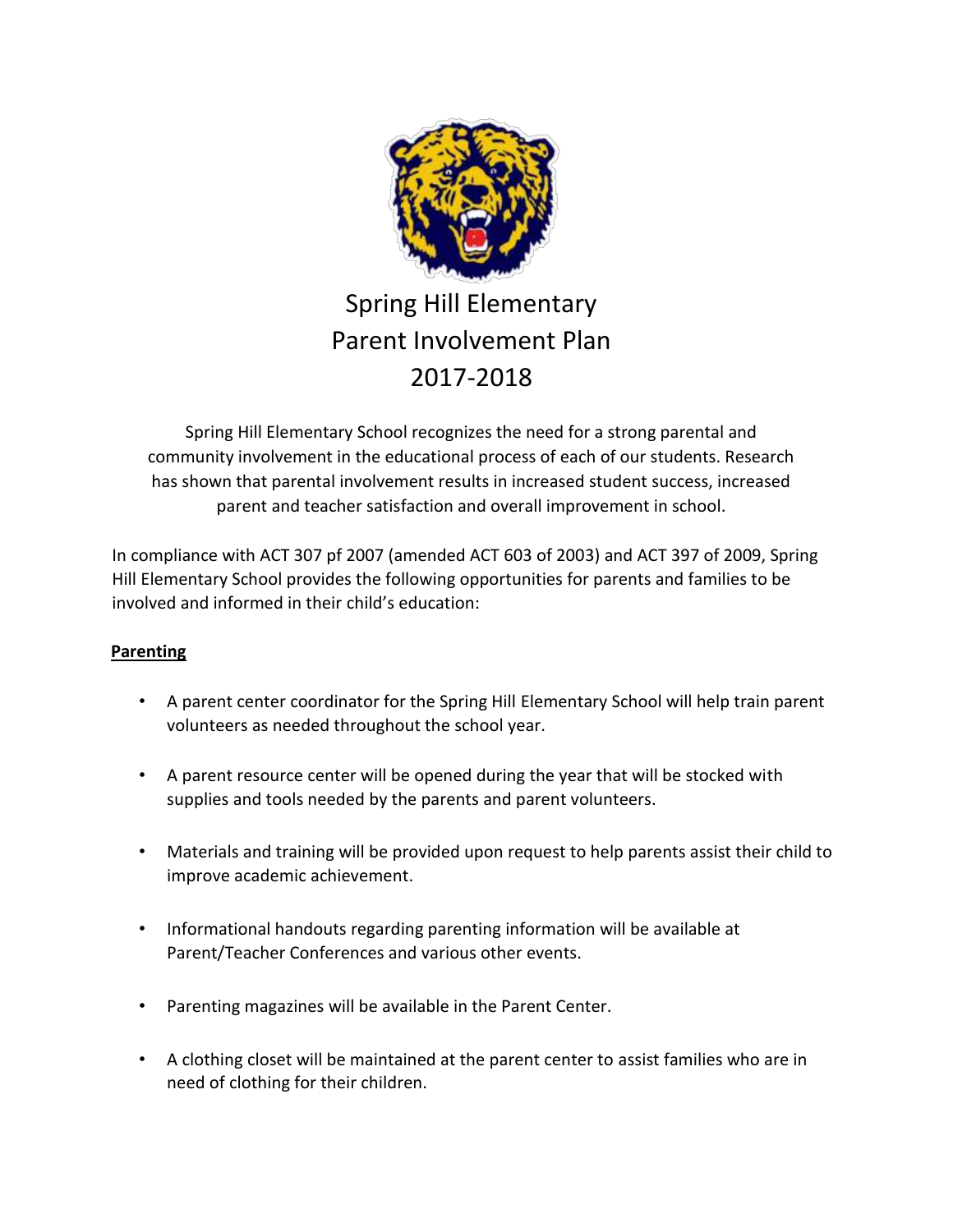## **Communication**

- Open House/Orientation will be held before the first day of school to welcome families and students to Spring Hill Elementary. Parents will have the opportunity to meet with teachers, administration, and to tour the school.
- An annual meeting will be held to inform parents of the school's participation in Title I, Part A programs and explain the requirements of the program.
- A Public Meeting will be held annually to inform the community on the status of the school including what students will be learning, how students will be assessed and how parents may assist their child.
- A Kindergarten Registration will be scheduled prior to the school year to introduce kindergarten students and parents to teachers and administration and to familiarize the students and parents to the school.
- A School‐Parent Compact acknowledging the partnership between the students, staff and parents to improve student achievement.
- A weekly newsletter will be sent home with each child.
- A student folder will be sent home as needed to inform parents of homework or various classroom information.
- Progress reports will be sent home at the midpoint of each quarter.
- Report cards will be sent home at the end of each quarter.
- A school website is maintained to serve as a communication tool between the school and the public.
- Parent/Teacher conferences will be held once each semester to monitor the progress of the students and to give parents another opportunity to communicate to teachers.
- The school website will publish monthly school board meetings for parents wanting to attend.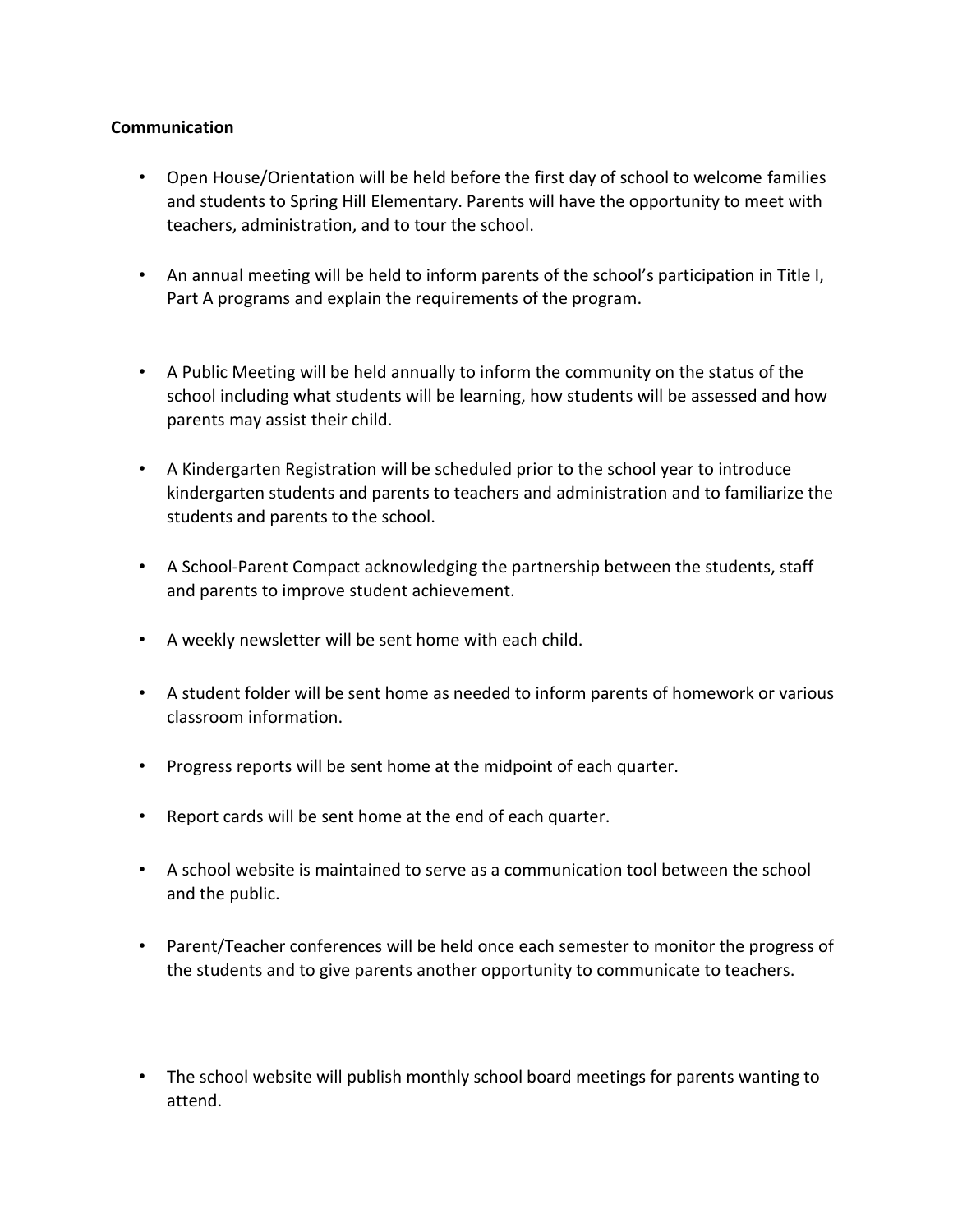• Parent volunteer meetings will be scheduled at flexible times during the school year.

## **Volunteering**

- A parent volunteer meeting will be scheduled during the school year at flexible times.
- A Parent Volunteer program encourages parents to volunteer at school or at home in a variety of ways.
- Training for parents will be available as needed for Parent Volunteers.
- Parent surveys will be sent home for parents to list their desired ways to volunteer.
- An Outdoor Classroom set up by Mrs. Guercio, the High School Science Teacher and her students, allows parents/students to get involved in an outdoor setting.
- Parent volunteers may assist with intramural Pee Wee basketball, football, cheer, and other sports as needed.
- Parents may volunteer to help in the Book Fair during the school year.
- Parent volunteers may help with trips, class, or organizational activities held throughout the year.

#### **Special Programs and Events**

Spring Hill Elementary School sponsors a variety of school programs and events. Parents are provided with an opportunity to volunteer for these activities.

Activities include but are not limited to:

- Grandparent Breakfast
	- Athletic Activities
	- Game and Fish Programs
	- Music Programs